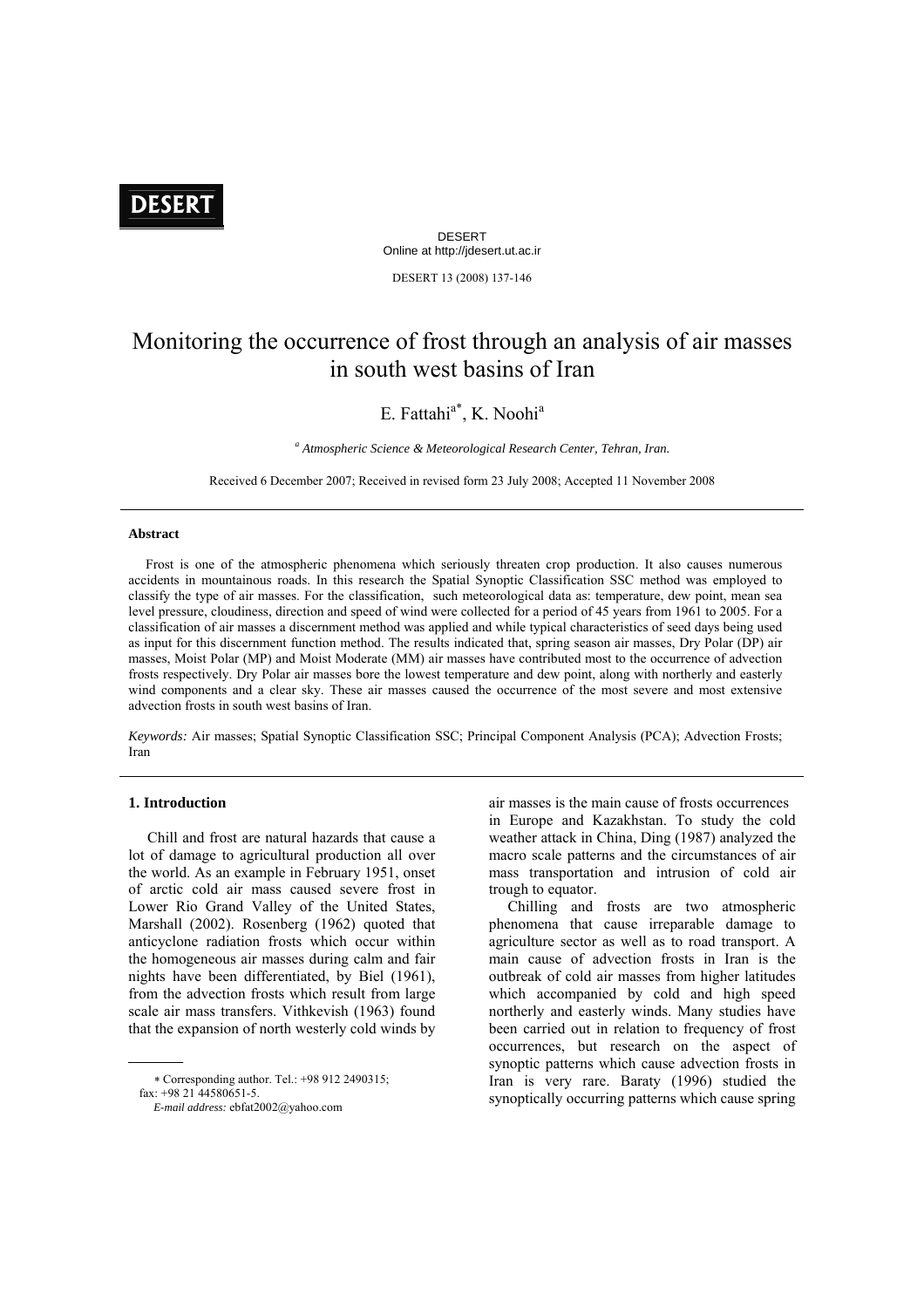frosts in Iran. He quoted that a movement of pressure systems from high latitudes towards Iran cause severe and expanded frosts while also the standing trough in eastern coast of Mediterranean Sea often being a clue to occurrence of frost at the same day in Iran. Alijani (1993) quoted that Siberian high pressure is the prevailing phenomena during cold period in Asia. He found that Siberian high pressure is formed around Balkan Lake during the beginning period of cold season and then, gradually along with proceeding winter season, becomes more developed. Then during maximum activity sends some troughs to Middle East controlling the climate of the region, including Iran at its eastern part of Zagros Mountains. An analysis of the first fall and last spring advection frosts was done in Azerbaijan provinces in Iran through ASMERC (2004). In this study advection frosts were determined based on a use of synoptic maps and a study of meteorological elements at different time hours.

 During recent years, focuses have been on air mass characteristic and air flows that have caused transport of air masses. In this regard, putting together of multivariate statistical method and synoptic studies gives better results. Use of multivariate statistical techniques in the synoptic climatology studies was first introduced by Lorenz (1966), and Christenson (1966). In this regard, Kalkstein (1987) arranged a model on the basis of air masses. They applied Spatial Synoptic Classification SSC in most of their climatologically oriented research. Fattahi (2005) in order to make an identification and classification of the air masses with relation to dry spells used the SSC method. For classification of air masses he applied such surface data as air temperature, dew point temperature, daily range of temperature, saturation deficit, QFF pressure, direction and speed of wind, cloudiness, as well as precipitation.

 During the last two decades, SSC method has been widely used for testing climate change, determination of spatial patterns of air masses in relation to frosts, recognition of the synoptically studied pattern changes over glaciers, etc. Because of difficulties involved in forecasting advection frost through statistical methods, synoptically oriented study of frost has attained its due importance.

 An analysis of air mass characteristics as well as their frequencies during spring season can help to distinguish precisely the type of frosts. Therefore, on the basis of origin, path of movement, persistency, extension of air masses, advection frosts in the area under study could be identified. Then the patterns that cause the occurrence of advection frosts can become known and the results applied to frost monitoring.

 The objective of this research is to distinguish, through SSC method, the origin and main track of air masses which cause advection spring frosts.

 In this study, in order to decrease the number of variables, Principal Component Analysis method and for a classification of seed days Clustering Discriminate Analysis was employed.

## **2. Materials and methods**

 The procedure of SSC method is quite complex. The reader is referred to Kalkstein (1986) for detailed explanation. SSC is a hybrid classification scheme that includes manual initial identification of air masses or weather types, followed by automated classification as based on these identifications (Frakes and Yarnal, 1997).

 SSC requires an initial identification of the major air masses that traverse the region. It also requires an identification of their typicalmeteorological characteristics. The SSC method categorizes days within the following six types, namely, Dry Polar (DP), Moist Polar (MP), Dry Tropical (DT) Dry Moderate (DM) Moist Moderate (MM) and Moist Tropical (MT), Kalkstein (1998). The nomenclature is designed to identify the character, rather than source region of the air mass. Dry Polar air is synonymous with continental polar; it is the coldest and sometimes the driest air-mass in a region. Dry Moderate air is typically an adiabatically warmed Pacific air mass. Dry Tropical defines a hot and very dry air mass. Moist Polar air is cool and humid with overcast conditions, and frequently accompanied by easterly winds. In the East, this air mass is synonymous with maritime polar conditions around the northern flank of a mid-latitude cyclone. Moist Moderate is also associated with overcast, humid conditions, but while temperature and dew points are much higher owing to the close proximity of the responsible front. Moist Polar and Moist Moderate air masses may persist for many days over a locale if frontal movement is particularly lethargic. Moist Tropical air mass, commonly recognized as maritime tropical, represents warm, humid conditions found frequently in the warm sector of an open wave cyclone or the western flank of a subtropical anticyclone. Atmospheric instability and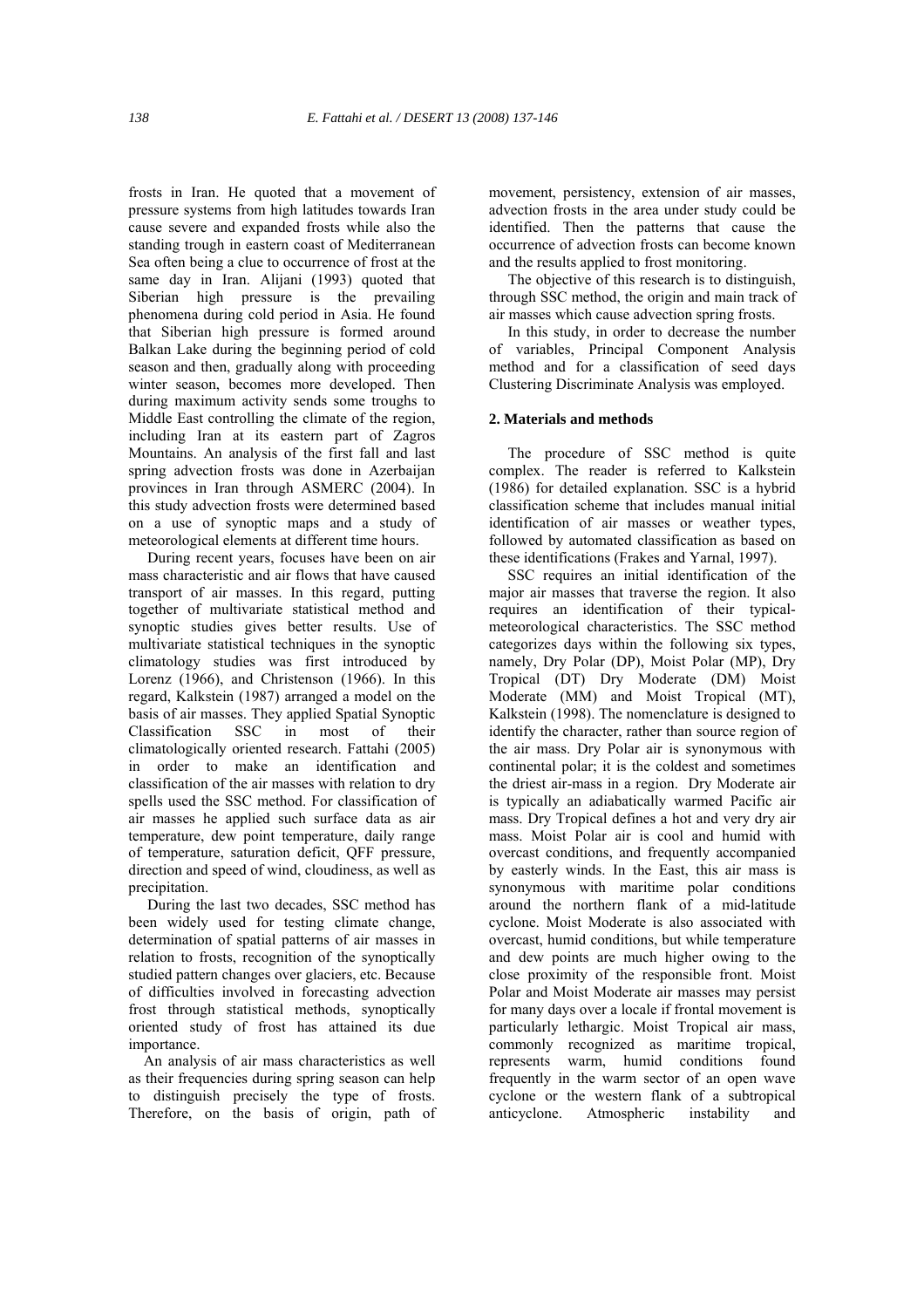convective activity are common within the air mass.

 The foundation of the SSC method is dependent upon the proper identification of seed days for each station. They represent the days with typical meteorological characteristics of a given air mass prevalent at that location. Seed days are quite homogeneous within sites but their meteorological characteristics vary considerably among sites. These days can be applied to classification of other days.

 Selecting of seed days was done through a precise assessment of temperature and humidity variables, surface synoptic maps as well as 850 HPa level. Seed days groups for every air mass are selected according to such characteristics as variations of temperature, difference between air temperature and dew point temperature, direction and speed of wind (U and V components) as well as mean cloud cover.

 Pressure patterns and flow lines arrangement at sea level and 850 HPa charts present a transfer of special air masses to the study area. In other words any weather pattern can be distinguished through variation in air flow, circulation pattern, front pattern, along with internal flow in air masses. In this method, beginning stage, path, and ending stage of air masses were also recognized,

and then pressure patterns as well as air masses differentiated from each other. If separation of air masses from pressure patterns is desired, the classification method enables us to reproduce the previously defined patterns.

 Data used in this research were provided by the Computer Center at the I.R. of Iran Meteorological Organization (IRIMO). Time scale of the data contains observations of six hour intervals consisting of 0300, 0900, 1500, and 2100 UTC observations. Variations under observation are air temperature, dew point temperature, daily range of temperature, saturation deficit, daily means of air pressure (station level pressure, QFE & sea level pressures, QFF), wind direction and speed, as well as daily mean of cloud cover. Air and dew point temperatures show the thermal and humidity characteristics, while pressure identifies the patterns of surface flow. In this attempt synoptic charts at surface and 850 HPa level were studied. Maps are on a daily basis and extracted from Data Center of National Center Environmental Prediction (NCEP). Geographical characteristics of the stations under study along with their statistical periods are presented in table (1) and the location of the stations given in figure (1).

| Number | Station     | I able 1. Geographical characteristics of meteorological stations under study<br>Longitude |                 | Latitude     |                 | Elevation | Period of the study |  |
|--------|-------------|--------------------------------------------------------------------------------------------|-----------------|--------------|-----------------|-----------|---------------------|--|
|        | Ilam        | $46^{\circ}$                                                                               | $25^\circ$      | $33^\circ$   | 38 <sup>7</sup> | 1360      | 1971-1999           |  |
|        | Khoram abad | $48^{\circ}$                                                                               | $22^{\degree}$  | $33^\circ$   | 29 <sup>7</sup> | 1125      | 1961-1999           |  |
|        | Esfahan     | $51^\circ$                                                                                 | 40 <sup>7</sup> | $32^{\circ}$ | 37              | 1550      | 1961-1999           |  |
|        | Dezful      | $48^{\circ}$                                                                               | $23^{\degree}$  | $32^{\circ}$ | 24 <sup>7</sup> | 143       | 1961-1999           |  |
|        | Shahre kord | $50^{\circ}$                                                                               | 51              | $32^{\circ}$ | 17              | 2045      | 1961-1999           |  |
|        | Ahwaz       | $48^{\circ}$                                                                               | 40 <sup>7</sup> | $31^\circ$   | $20^\circ$      | 22        | 1961-1999           |  |
|        | Yasoi       | $51^\circ$                                                                                 | 41              | $30^\circ$   | $50^\circ$      | 1831      | 1987-1999           |  |
|        | Abadan      | $48^{\circ}$                                                                               | $15^\circ$      | $30^\circ$   | $22^{\degree}$  | 6         | 1961-1999           |  |
|        | Shiraz      | $52^{\circ}$                                                                               | 36 <sup>2</sup> | $29^\circ$   | $32^{\degree}$  | 1481      | 1961-1999           |  |
| 10     | Boushehr    | $50^{\circ}$                                                                               | 50              | $28^{\circ}$ | 59              | 20        | 1961-1999           |  |

Table 1. Geographical characteristics of meteorological stations under study

#### *2.1. Principal component analysis*

 Principal component analysis is a statistical method which establishes a special relation, under an assumption model, between numerous variables which seem unrelated to each other and while gathering all dependent variables in one group. The advantage of this method is that while the number of variables is abated, the initial value of variance in primary variables will be preserved. Analyzing the original variables creates new components which contain liner orthogonal sets from the original variables. Each set represents a small part of total variance which is displayed

through specially related values. This method preserves original and significant components while causing a decrease in the variables. Thus one of the results of principal component analysis is decreasing the dimensions of data. In fact, principal component analysis is a multivariate statistical technique which converts a set of data that are linearly related to each other, to a set of orthogonally oriented axes or factors. Then a significant part of data variance can be explained by a small number of main factors. This substantially decreases the quantity of data. The Principal Component Analysis calculation stages are as follows: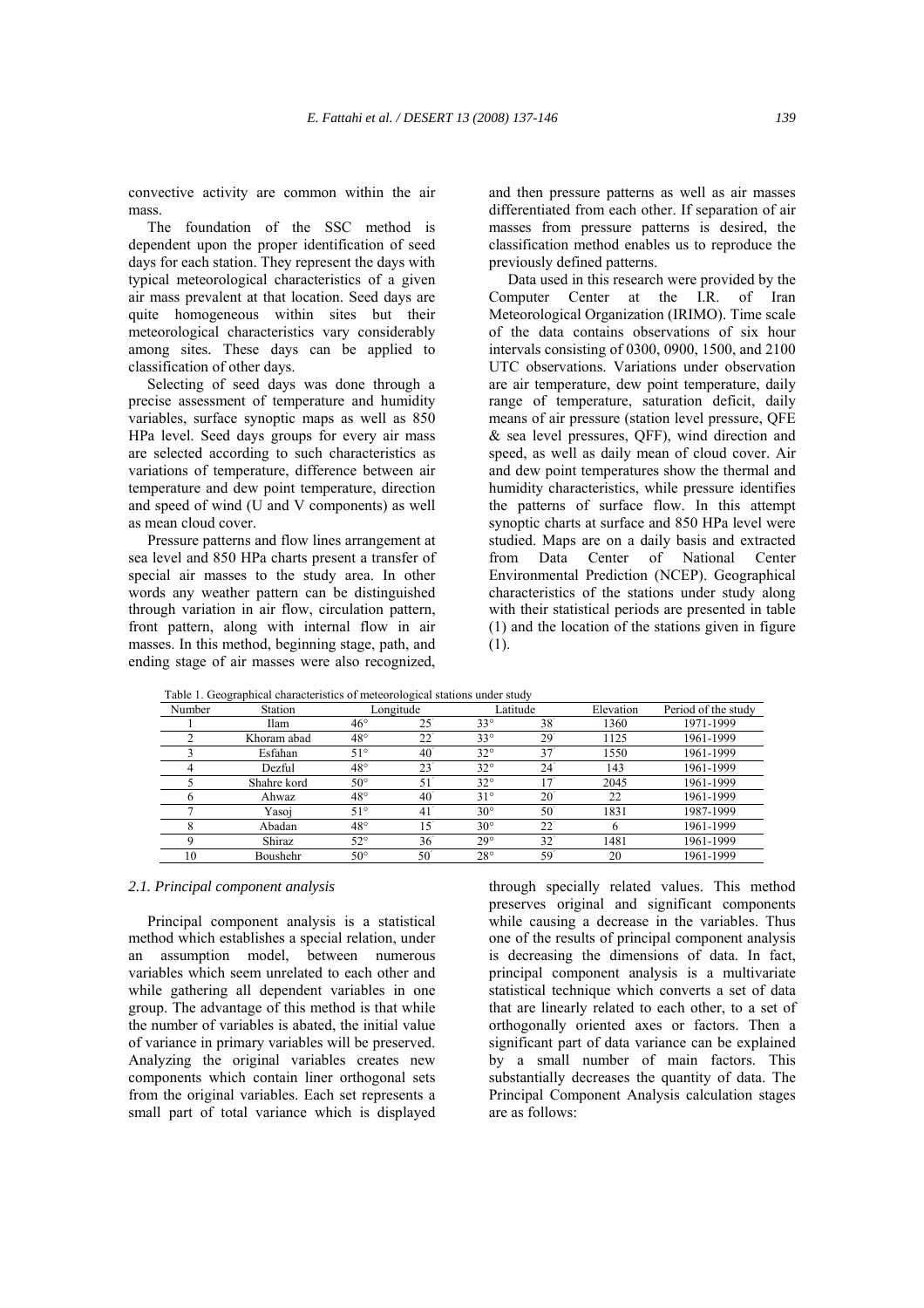A: Selection of data and variables B: Formation of data matrix of  $n \times p$  in which n is the number of days and p the number of variables. It should be mentioned that Principal Component Analysis method can be applied to both variables and days.

C: Formation of data correlation matrix, on the basis of equation (1)



Fig. 1. Location of the study area, Iran

$$
r_{xy} = \frac{\sum (x_i - \overline{x})(y_i - \overline{y})}{N_{xx}.sy}
$$
 (1)

 This matrix is symmetrical. Diagonal coefficients of the matrix are equal to unity because it explains the correlation of every variable with respect to itself. But other coefficients are less than zero. From this matrix one can find which variables benefit from strong and which from a weak correlation.

D: To determine the number of factors, test of Cattle is employed. Special values or explain variance are drawn adversely to the number of factors, while factors at the end of axes being ignored.

## *2.2. Clustering discriminate analysis method*

 Researchers in their studies often need to classify variables in similar categories for recognition of the physical properties and their dimensions. Clustering analysis method is employed in different types of climatological studies. Key and Crane (1986) applied this method in a daily form for classification of geopotential elevation patterns. Clustering should be done following the principal component analysis for certainty of linearity in independence of input variables. If clustering method is directly used for row variables, obscure results may be found because created classification as according to dependent data will cause highly correlated variables, exert severe influence on classification, in comparison to other data. So Clustering Analysis should be done following the Principal Component Analysis to convert input variables to components which are linearly independent. When the structure of category is identified beforehand (characteristics of seed days), the discriminate analysis method is convenient. This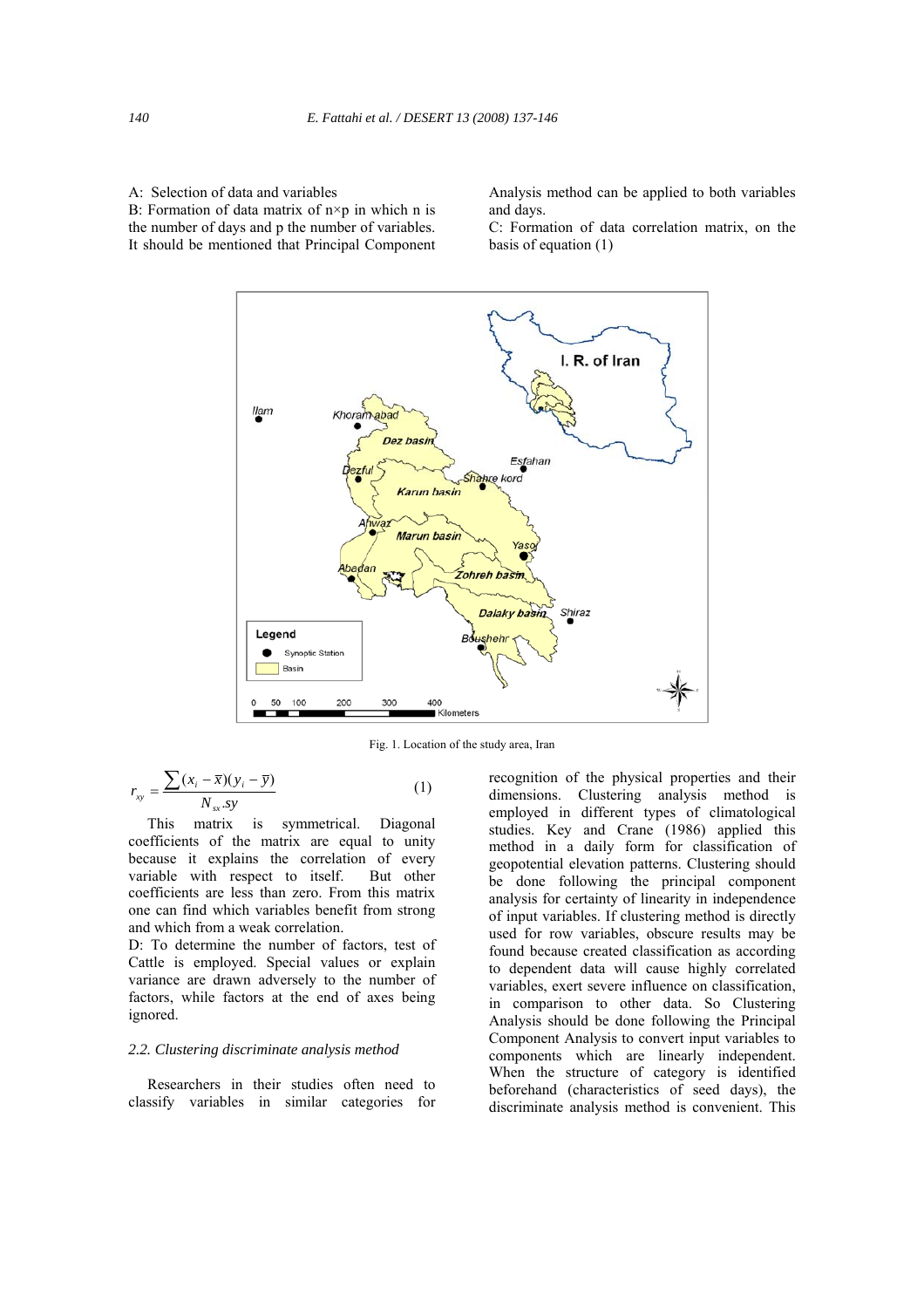method which points out to a confined widespread of statistical methods plans simultaneously to measure differences between two or among several groups of days (observations), with regard to one or several variables.

 The main target of the method is to attribute new days to previously identified categories, through use of classification rules. These rules which are of discriminate function nature, are calculated to recognize the group to which the observations (days) belong. Using the covariance matrix and mean values of the variables selected, discriminate analysis develops classification functions, which in turn are used to identify which group best fits the characteristics of an individual day. The discriminate analysis is based upon the development of a set of linear equations described as follows as based on Lachenbruch (1975) and Klecka (1980):

$$
h_{k} = b_{k0} + b_{kj} \times X_{i} + b_{k2} \times X_{2} + \dots + b_{kp} \times X_{p}
$$
 (2)

where  $h_k$  is the value (score) of the discriminate function for group  $k$ ,  $X_i$  is the value of the discriminating variable *i* (i.e. temperature, dew point, etc.) up to p number of variables, and  $b_{ki}$ represents coefficients which modify the function so that it closely resembles the true group variability. The functions are evaluated for each group in each case. These coefficients are derived so that the group scores are as different as possible. The coefficients for discriminate classification functions are derived as follows:

$$
b_{ki} = (n_t - y) \times \sum_{j=1}^{p} a_{ij}^* \times X_{jk}
$$
 (3)

Where  $(b_{ki})$  is the coefficient for variable *i* in the equation corresponding to group  $k$ ,  $X_{jk}$  is the value of the discriminating variable,  $a_{ij}^*$  is an element from the inverse of the covariance matrix.

$$
a_{ij} = \sum_{k=1}^{y} \sum_{m=1}^{nk} (X_{ikm} - \overline{X}_{ik})(X_{ijm} - \overline{X}_{jk})
$$
(4)

where  $y$  is the number of groups,  $n_k$  the number of elements in group  $k$ ,  $\bar{X}_{ik}$  is the mean of values in the  $k^{th}$  group, and  $X_{ikm}$  is the value of variable *i* for case m in group *k*. The inverse of this matrix is then computed to determine the  $a^*_{ij}$  values. The constant term in equation (2),  $b_{ko}$ , is defined as:

$$
b_{k_o} = -0.5 \times \sum_{j=1}^{p} b_{kj} \times X_{jk}
$$
 (5)

 A separate discriminate function is derived for each group and evaluated for each day. The day is then classified into the group with the highest score (i.e. the largest  $h_k$ ).

*2.3. Analysis of advection frosts temperature gradient (Climatic characteristic of cold air masses)* 

 Factors that cause advection frosts, are firstly related to air mass transfer; besides, the origin of air mass, thermal and humidity characteristics, as well as the properties of the areas where air mass transfer occurs, affect the genesis and persistence of the frosts.

 Climatic characteristics of air masses change from site to site, and vary by increasing distance from the origin. Speed of changes in the air mass has a significant relationship with elevation, longitude, latitude, as well as path of the air mass movement Kalkstein (1986). For example, mean temperature of cold and dry air mass (DP) at 0300 UTC in January shows severe gradient, as varying from -19 to 6°C in Share-Kord and Bushehr stations respectively.

 In order to calculate the gradient of air mass changes multivariate linear regression model was employed. The most important independent variables in this model are: elevation and latitude of stations under study. Average climatic characteristics of air masses are considered as dependent variables. General situation of the model is as follows:

$$
y = a + B_1 X_1 + B_2 X_2 + \dots + B_m X_m \tag{6}
$$

 where y function is the climatic characteristic of considered air mass and *Xi* represents the independent variables.  $B_i$  figures are the optimum values in which, by least square method, the difference between observed (y*i*) and analogue values  $y=f(x)$  is at its minimum.

 In other words selection of (a) and (b) coefficients is in such a way that the sum of square deviations is minimized. In equation (6), xi represents independent variables. This function should fit to a series of observational data in a way that square of differences between observed y*i* and analogue values are minimized. In other words, by sampling the existing data for x and y values, a and b coefficients can be calculated. Through this estimation and by using sample data, values of fitting y should become available. The closer the fitting values of y are to real values in the sample, the better the above model will fit.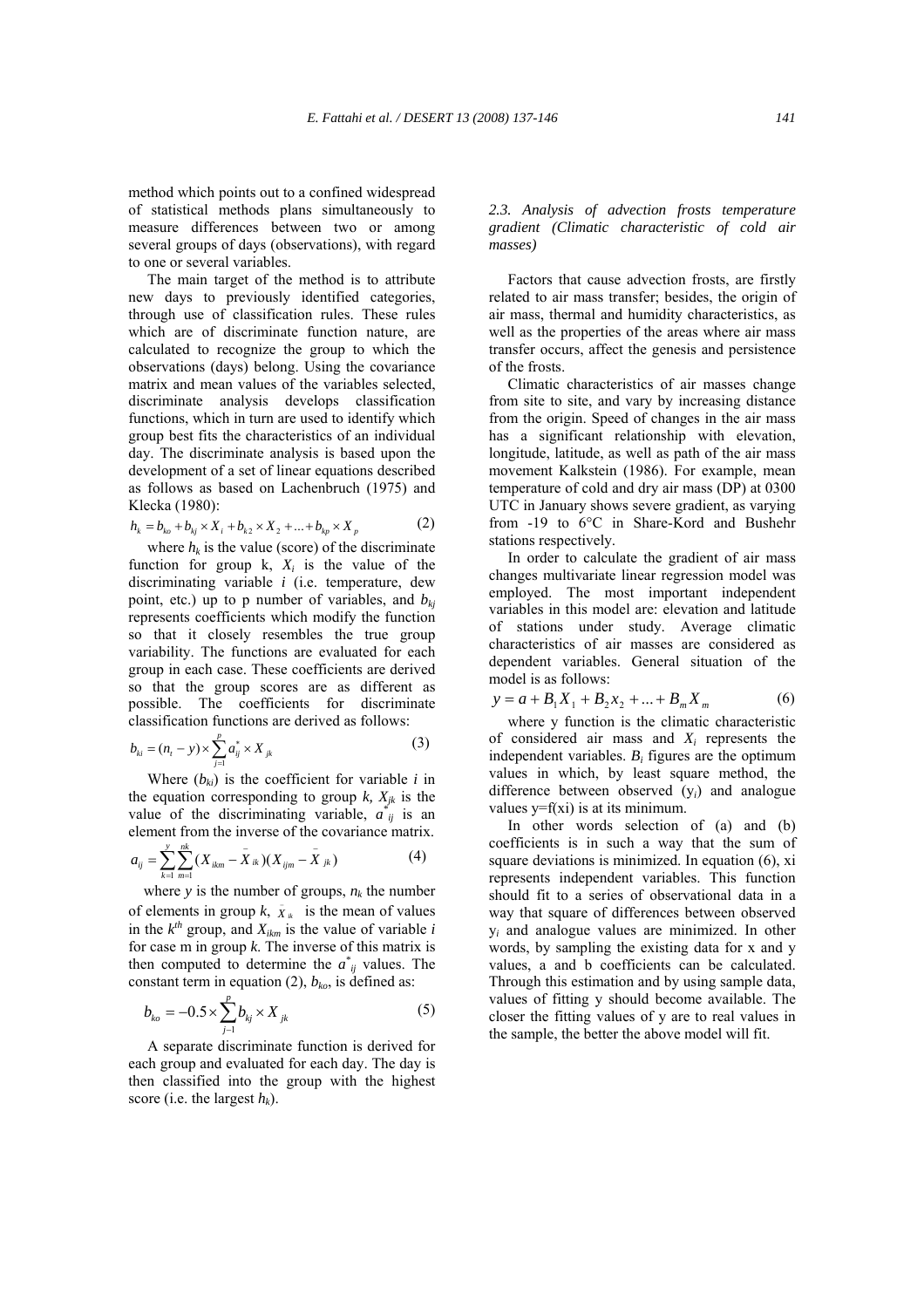#### *2.4. Circulation patterns of cold air masses*

 In order to get a correct recognition of cold air masses which cause a downfall of cold air to the region, in this stage, several samples of cold and dry, as well as cold and moist air masses with regard to their synoptically patterns are assessed. Then the origin, path, and situation of pressure systems of air masses that cause the advection frosts during spring season are distinguished and studied. These air masses are consisted of dry polar (DP) and moist polar (MP). Samples of circulation patterns of cold air masses are shown in figure  $(2)$ .



Fig. 2. Sample of circulation pattern of cold air masses A: Dry and cold (DP) air mass pattern (Sea Level Pressure SLP) B: Dry and cold (DP) air mass pattern (850mb level map) C: Moist and cold (MP) air mass pattern (Sea Level Pressure SLP) D: Moist and cold (MP) air mass pattern (850mb level)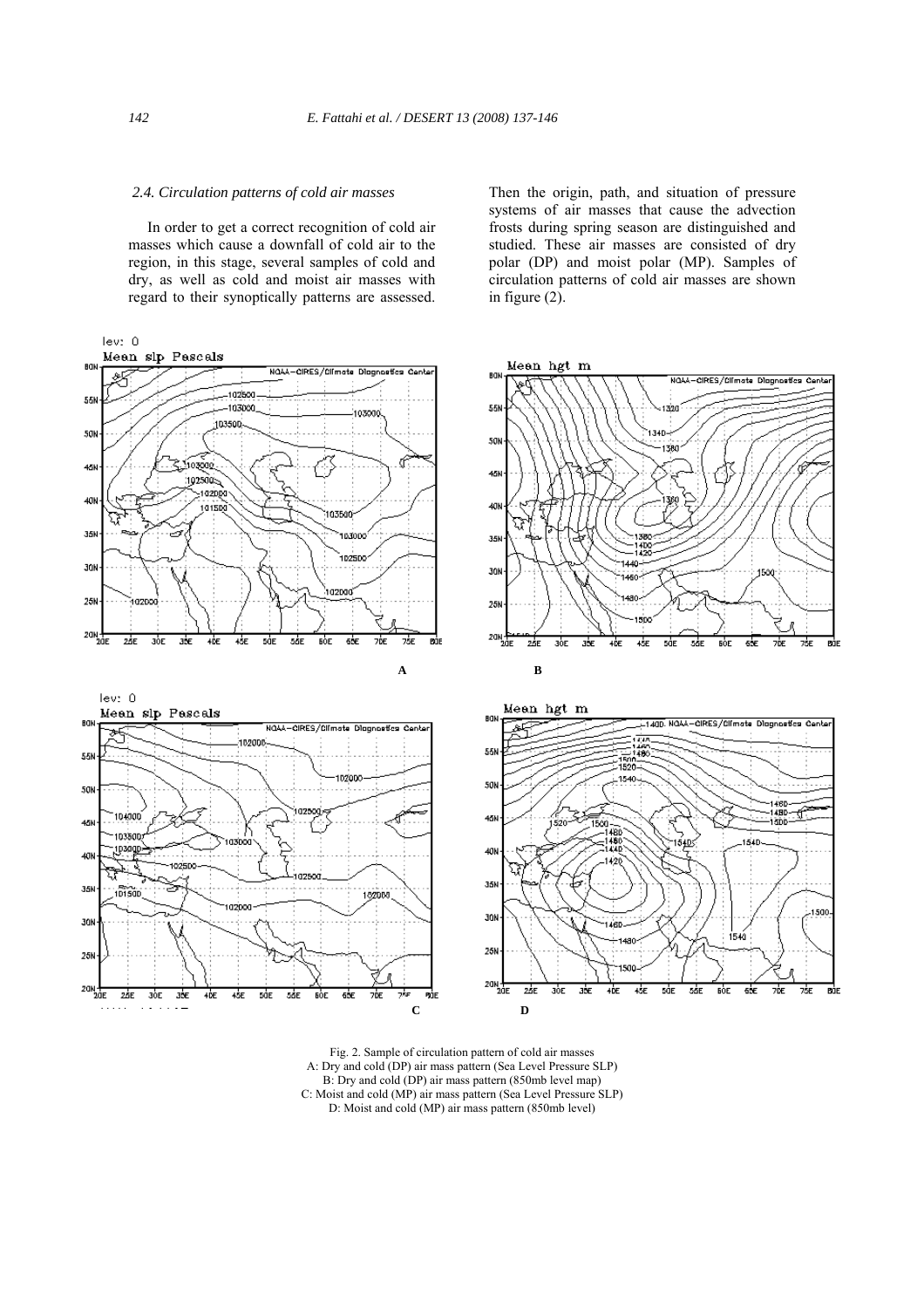*2.5. Pressure pattern of cold and dry air masses (DP)* 

 Investigations on sea level pressure and 850mb level synoptic maps show that if a high in 850mb chart forms on Scandinavia in the northern part of Europe, and the extension of east-west axes of the center is more than 40 degrees of longitude, then causes higher latitude cold weather transfer to east with anticyclonic circulation. Then this cold weather transfer flows to lower latitude by north and north westerly directions. The north part flows to this high transfer from north regions of Europe, Scandinavia, and north part of Eastern Europe to eastern part of Europe and west Russia. Then the flow orientation gradually turns to north westerly, north, and north easterly and shifts to the polar cold weather and sometimes cold weather of southern margin of Arctic Ocean, to Iran and Afghanistan. The flows are gently transferred to lower latitude then they adjust and extend to east of Black Sea and to Middle East.

 This cold and dry air mass is accompanied with very low temperature and humidity. At the eastern part of this high, a trough forms which the center of it is in the 75 degrees north latitude. Position of this trough is an important factor for sustaining the Siberian High Pressure and the form of the high depends on the situation of the trough. Existence of a high at 850 HPa level is the reason for increasing cold weather depth above the region. But if this cold weather is in the form of a trough, then the depth of cold air is not so deep. It should be mentioned that because of high altitudes in regions such as the Republic of Azerbaijan, North West and North East of Iran, and Afghanistan, 850 HPa level is not so distant from the surface. So existence of troughs or highs will be another indicator of the depth of arctic continental cold weather. It should be noticed that the trough at this level forms especially over the Republic of Azerbaijan, Caspian Sea, and Aral Sea. If trough line is prolonged along a meridian, the high pressure axis which forms on the surface, over or at the eastern part of the Aral Sea, has north-south axis and the extension of this high transfer continues up to south regions of Pakistan. If the axis of this trough is diagonal, then the currents of air will transfer to the southern latitudes affecting only north regions, north slopes of Alborz Mountain, and Khorasan Province. Therefore the deeper the trough, the more intense the high formed at the surface and on the basis of northern and southern current situations, west part or whole parts of Iran are under the influence of very cold and dry arctic continental air mass.

## *2.6. Circulation pattern of cold and moist polar (MP) air mass*

 Formation of Moist Polar (MP) air masses is similar to Dry Polar, their main difference being related to path of movement over either land or sea.

## **3. Results and discussion**

 Onset of European arctic and northern arctic air masses causes entry of cold weather to the country. Systems that originate from Scandinavian Peninsula accompany these air masses. These cold systems bring with them chill and cloudiness. (MP) causes rainfall at the study region. (DP) and (MP) cause coldness and windy conditions. Cold occurrence due to entry of these air masses is called cold advection. Usually this cold weather develops and invades after transfer of a cold front. It generally progresses ahead of an air mass with high pressure and lasts for days.

 Table (2) shows mean thermal and humidity characteristics of cold air masses (DP and MP) in March, April, and May. As shown in this table, the spatial variations of cold air masses are very severe and therefore intense gradients are expected from North to South in the region.

Table (3) shows formulas of thermal gradient of cold air masses (DP and MP) during the months of spring.  $R^2$  values indicate the relationships being significant at P=0.05. The results obtained from the formulas indicate one degree increase in latitude to cause a reduction of 0.3 to 1.2 degree Celsius in cold air mass temperature. It should be mentioned that in early March, mountainous areas of the region are covered with snow and therefore transfer of air masses through these areas causes them to become colder. Formulas related to variations of arctic dry and arctic moist cold air masses show intense decreasing gradient for air temperature. So, for instance mean temperature (at 0300 UTC) decreases from 5 to7 degrees Celsius for each 1000 meter increase in elevation are not far from expectation. In other words, nocturnal radiation is more in uplands and north latitudes, so occurrence of severe inversions is common. Difference of morning temperature in cold air masses between north (mountainous areas) and south (coastal areas) of the study region has its highest value, the highest rate belonging to dry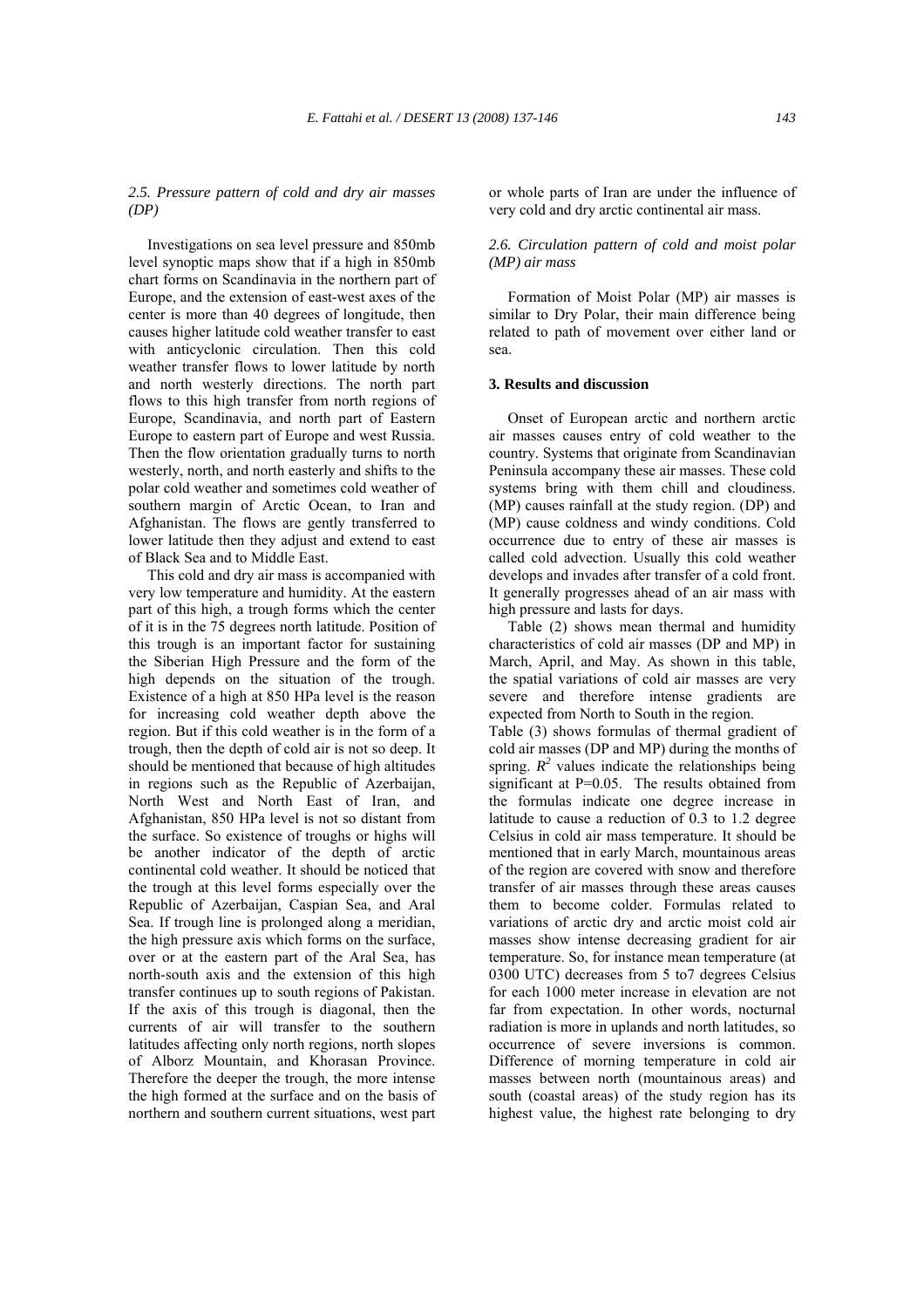|     |                 | Time UTC | Variable                  | Esfahan | Shiraz | Busher | Shahre kord | Khoramabad | Abadan |
|-----|-----------------|----------|---------------------------|---------|--------|--------|-------------|------------|--------|
| Mar | DP              | 0300     | Temperature $(^{\circ}C)$ | $-03.2$ | $-1.4$ | 8.3    | $-7$        | $-3.5$     | 4.7    |
|     | MP              |          |                           | $-0.8$  | 0.8    | 10.2   | $-4.5$      | $-0.7$     | 7.5    |
|     | DP              |          |                           | 2.2     | 2.4    | 11.9   | $-2.6$      | 0.7        | 9.1    |
| Apr | MP              |          |                           | 4.6     | 4.7    | 13.8   | $-0.5$      | 3.1        | 12     |
| May | DP              |          |                           | 8.2     | 8.4    | 15.2   | $-0.9$      | 5.2        | 14.9   |
|     | MP              |          |                           | 9.6     | 9.8    | 18.1   | 3.5         | 7.4        | 17.4   |
|     | DP              | 0900     | Temperature $(^{\circ}C)$ | 7.3     | 8.9    | 17.3   | 6.4         | 9.8        | 17.8   |
| Mar | MP              |          |                           | 10.1    | 13.8   | 19.8   | 9.2         | 11.8       | 19.2   |
|     | DP              |          |                           | 12.9    | 15.5   | 20.4   | 12.5        | 16.2       | 22.4   |
| Apr | <b>MP</b>       |          |                           | 15.4    | 18     | 24.7   | 14.7        | 17.3       | 24.8   |
|     | DP              |          |                           | 19      | 22.1   | 23.4   | 18.8        | 21.4       | 24.7   |
| May | MP              |          |                           | 19.4    | 24.2   | 26.7   | 19          | 23.6       | 26.6   |
| Mar | DP              | 1500     | Temperature $(^{\circ}C)$ | 8.4     | 10.5   | 16.1   | 5.5         | 9.3        | 18.4   |
|     | MP              |          |                           | 10.3    | 12.5   | 17.7   | 7.6         | 11.5       | 19.3   |
| Apr | DP              |          |                           | 13.7    | 14.5   | 18.4   | 10.7        | 15.3       | 23.1   |
|     | MP              |          |                           | 15.6    | 16.6   | 23.2   | 13          | 16.5       | 25.9   |
| May | DP              |          |                           | 19.2    | 20.7   | 24.7   | 17.5        | 20.3       | 25.2   |
|     | MP              |          |                           | 19.7    | 23     |        | 17.2        |            | 28.1   |
|     |                 | 0300     |                           | $-8.9$  |        | 26.5   |             | 21.5       |        |
| Mar | DP              |          | Dew point $(^{\circ}C)$   |         | $-5.1$ | 4.8    | $-10.5$     | $-6.3$     | 0.6    |
|     | MP              |          |                           | $-7.7$  | $-4.9$ | 7      | $-8.2$      | $-3.3$     | 3      |
| Apr | DP              |          |                           | $-4.8$  | $-2.7$ | 6.9    | $-7.2$      | $-1.8$     | 3.2    |
|     | MP              |          |                           | $-2.2$  | $-1.5$ | 10.7   | $-4.7$      | 0.9        | 7.7    |
| May | DP              |          |                           | $-0.8$  | 0.9    | 11.1   | $-4.2$      | 2.6        | 9.1    |
|     | MP              |          |                           | 3       | 2.4    | 13.5   | $-2.3$      | 3.7        | 11.4   |
| Mar | DP              | 0900     | Dew point (<br>'C)        | $-8.8$  | $-6$   | 6.5    | $-9$        | $-4.3$     | $-3.9$ |
|     | MP              |          |                           | $-9.1$  | $-5.4$ | 9.1    | $-8.1$      | $-2.4$     | 0.11   |
| Apr | DP              |          |                           | $-5.5$  | $-5.1$ | 11.3   | $-7.6$      | $-0.9$     | $-3.3$ |
|     | MP              |          |                           | $-4.2$  | $-1.6$ | 14.2   | $-5.8$      | 2.1        | 2.6    |
| May | DP              |          |                           | $-4$    | $-4.7$ | 12.6   | $-5.8$      | 3.3        | 2.9    |
|     | MP              |          |                           | 0.9     | $-1.9$ | 14     | $-2.7$      | 4.9        | 5.6    |
| Mar | DP              | 1500     | Dew point $(^{\circ}C)$   | $-10.1$ | $-7$   | 9.1    | $-10$       | $-4.9$     | $-4.1$ |
|     | MP              |          |                           | $-9.6$  | $-6.2$ | 11     | $-8.6$      | $-2.9$     | 1      |
| Apr | <b>DP</b>       |          |                           | $-5.7$  | $-4.2$ | 11.3   | $-8.1$      | $-1.1$     | $-2.4$ |
|     | MP              |          |                           | $-5.3$  | $-2.7$ | 14.2   | $-5.7$      | 1.4        | 2.9    |
| May | DP              |          |                           | $-5.1$  | $-2.9$ | 13.9   | -5          | 3.8        | 2.8    |
|     | MP              |          |                           | $-1.4$  | $-2.8$ | 15.2   | $-3$        | 4.6        | 6.1    |
|     |                 |          | Diurnal Tem.              |         |        |        |             |            |        |
| Mar | DP              | mean     | range (°C)                | 14.3    | 17.5   | 11.9   | 17.1        | 16.7       | 16.2   |
|     | MP              |          |                           | 13.9    | 16.3   | 11     | 16.9        | 15.8       | 14.7   |
|     | $\overline{DP}$ |          |                           | 14.2    | 16.6   | 12.6   | 17.7        | 17         | 16.5   |
| Apr | MP              |          |                           | 14.2    | 14.9   | 10.5   | 17.9        | 16.9       | 16.9   |
|     | DP              |          |                           | 15.2    | 18.1   | 13.2   | 20.8        | 19.3       | 14.5   |
| May | MP              |          |                           | 13.1    | 18.5   | 13     | 18.6        | 18.2       | 16.6   |
|     | DP              | 0900     | Saturation deficit        | 16.2    | 18.9   | 11.8   | 15.4        | 14.2       | 21.7   |
| Mar | MP              |          |                           | 19.2    | 18.2   | 10.5   | 17.3        | 14.1       | 19.1   |
|     | DP              |          |                           | 18.4    | 20.6   | 12.7   | 20.2        | 16.5       | 25.7   |
| Apr | MP              |          |                           | 19.6    | 19.7   | 10.4   | 20.5        | 15.1       | 23.3   |
|     | DP              |          |                           | 23.1    | 26.9   | 11.6   | 24.5        | 18.1       | 22.4   |
| May | MP              |          |                           | 18.3    | 26.1   | 12.7   | 21.5        | 16.5       | 20.5   |
| Mar | DP              | mean     | Daily cloud cover         |         |        |        |             |            |        |
|     |                 |          | (eighth)                  | 1.8     | 1.7    | 1.9    | 1.6         | 1.8        | 1.8    |
|     | MP              |          |                           | 1.9     | 1.8    | 2.2    | 1.9         | 2.5        | 2.1    |
| Apr | ${\rm DP}$      |          |                           | 1.9     | 1.7    | 1.7    | 1.7         | 1.9        | 1.7    |
|     | MP              |          |                           | 2.2     | 2.1    | 1.9    | 2.3         | 2.4        | 1.9    |
| May | ${\rm DP}$      |          |                           | 1.7     | 1.6    | 1.7    | 1.3         | 1.8        | 1.6    |
|     | MP              |          |                           | 2.3     | 1.9    | 2.2    | $2.1$       | 2.3        | 1.8    |
| Mar | ${\rm DP}$      | mean     | Pressure                  | 1022.1  | 1019.3 | 1018.6 | 1019.2      | 1019.3     | 1018.6 |
|     | MP              |          |                           | 1018.7  | 1017   | 1016.7 | 1015.8      | 1016.5     | 1017.2 |
| Apr | DP              |          |                           | 1016.2  | 1016.6 | 1015   | 1017.6      | 1015.4     | 1018.1 |
|     | MP              |          |                           | 1014.8  | 1015.2 | 1013   | 1014.2      | 1014       | 1014.3 |
|     |                 |          |                           |         |        |        |             |            |        |

Table 2. Mean of selected variables of cold air mass in March, April, and May at stations under study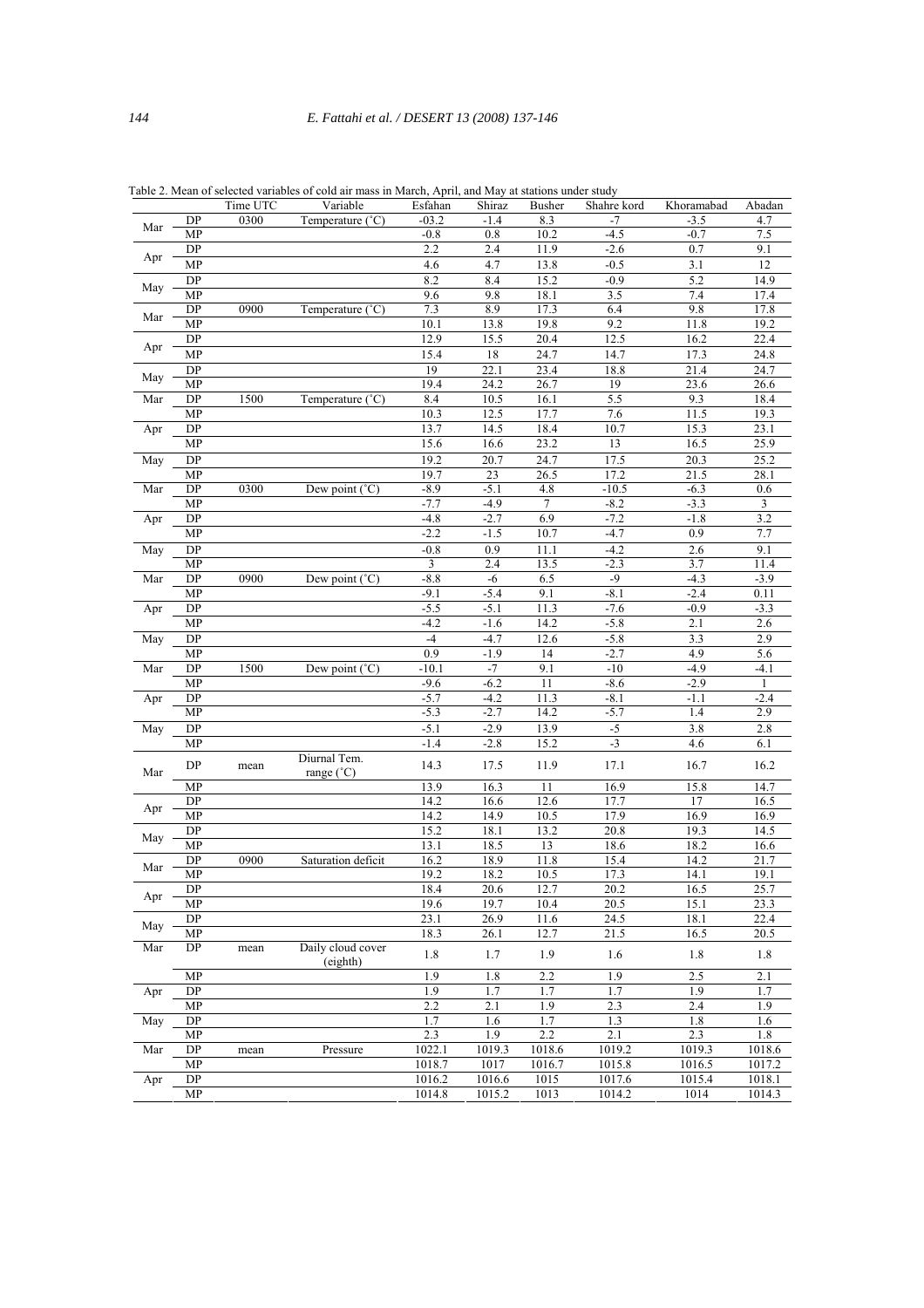|     |    | Time UTC | Variable       | Esfahan | Shiraz | Busher | Shahre kord | Khoramabad | Abadan |
|-----|----|----------|----------------|---------|--------|--------|-------------|------------|--------|
| May | DP |          |                | 1011.4  | 1013.2 | 1010.5 | 1010        | 1015.2     | 1013.5 |
|     | MP |          |                | 1010.1  | 1011.1 | 1009   | 1009        | 1013.8     | 1010.7 |
| Mar | DP | mean     | Daily rainfall | 0.14    | 0.07   |        | 0.1         | 0.17       | 0.05   |
|     | MP |          |                | 0.18    | 0.12   | 0.15   | 0.8         | 0.66       | 0.38   |
| Apr | DP |          |                | 0.22    | 0.05   |        | 0.06        | 0.05       | 0.02   |
|     | MP |          |                | 0.36    | 0.1    | 0.1    |             | 0.84       | 0.04   |
| May | DP |          |                | 0.1     | 0.08   | 0.04   | 0.1         | 0.04       | 0.01   |
|     | MP |          |                | 0.9     | 0.17   | 0.07   | 1.9         | 0.4        | 0.04   |

Table 2. continuation

polar air masses. For example, in dry polar air masses, mean air temperature at 0300 UTC, shows a severe gradient from north to south while at 0900 UTC the gradient decreases. The reason for temperature decrease in dry arctic air mass at noon is due to the high radiation energy in upland in the first stage and moisture injection into the air mass in southern regions in the second stage. In March, because of reduction in sun elevation (rather than April and May) and a decrease in incoming daily energy, the variations are more severe. Results of this research show the possibility of weather situation distinction on the basis of future data by studying synoptic systems

movement along with recognition of the characteristics of cold air masses. This is very important especially in the environmental issues, such as frost studies. Thus, due to importance of chill and frost in agriculture, transport, and environmental development precise studies of the influence of dry polar and moist polar cold air masses on frost phenomena, and on length of frost period are suggested. Besides, the focus should be on the patterns that causes the movement of these cold air masses to other vulnerable regions. Finally the results could be applied in agricultural management, development, as well as in safe transportation.

Table (3): Equations of thermal gradient related to variations of cold air masses in south-west regions of Iran in the period (1961-1999). Statistical significance at the 95% confidence level (P=0.05)<br>Elevation:  $X_i$  Latitude:  $X_i$ Elevation:  $X_2$ <sup> $\overline{X_2}$ </sup>

| Air<br>nass              | Variable                                     | March                           | $R^2$ | April                               |      | May                                 | $R^2$ |
|--------------------------|----------------------------------------------|---------------------------------|-------|-------------------------------------|------|-------------------------------------|-------|
| Dry arctic air mass (DP) | Mean<br>Temperature<br>0300 UTC              | $y=38.5 - 1.07 X_1 - 0.005 X_2$ | 0.97  | $y=35.5 - 0.84 X_1 - 0.005 X_2$     | 0.95 | $y=40.9 - 0.86 X_1 - 0.005 X_2$     | 0.89  |
|                          | Mean<br>Temperature<br>0900 UTC              | $y=29.3 - 0.3 X_1 - 0.005 X_2$  | 0.98  | $y=26.7 - 0.18 X_1 - 0.004 X_2$     | 0.94 | $y=34.1 - 0.33X_1 - 0.003X_2$       | 0.85  |
|                          | Mean Dew<br>Point<br>Temperature<br>0300 UTC | $y=35.3 - 1.09X_1 - 0.005X_2$   | 0.97  | $y=21.4 - X10.54 - 0.005 X2$        | 0.96 | $y=19.6 - 0.3 X_1 - 0.007 X_2$      | 0.98  |
|                          | Mean Dew<br>Point<br>Temperature<br>0900 UTC | $y=27.7 - 0.88 X_1 - 0.004 X_2$ | 0.69  | $y=22 - X10.59 - 0.005 X2$          | 0.64 | $y=$ -2.3 - 0.35 $X_1$ -0.008 $X_2$ | 0.74  |
| Polar air mass (MP)      | Mean<br>Temperature<br>0300 UTC              | $y=35.6 - 0.9 X_1 - 0.005 X_2$  | 0.98  | $v=35.3 - 0.75 X_1 - 0.005 X_2$     | 0.95 | $y=25.3 - 0.24 X_1 - 0.006 X_2$     | 0.96  |
|                          | Mean<br>Temperature<br>0900 UTC              | $y=46.6 - 0.91 X_1 - 0.004 X_2$ | 0.99  | $y=39.4 - 0.51 X_1 - 0.004 X_2$     | 0.97 | $y=64.4 - 1.2 X_1 - 0.002 X_2$      | 0.97  |
|                          | Mean Dew<br>Point<br>Temperature<br>0300 UTC | $y=22.9 - 0.6 X_1 - 0.006 X_2$  | 0.95  | $y=17.1 - 0.26$ $X_1 - 0.007$ $X_2$ | 0.97 | $y=15.1 - 0.08 X_1 - 0.007 X_2$     | 0.97  |
|                          | Mean Dew<br>Point<br>Temperature<br>0900 UTC | $y=26.8 - 0.74 X_1 - 0.006 X_2$ | 0.79  | $y=29 - 0.68 X_1 - 0.006 X_2$       | 0.73 | $y=12.6 - 0.90 X_1 - 0.006 X_2$     | 0.77  |